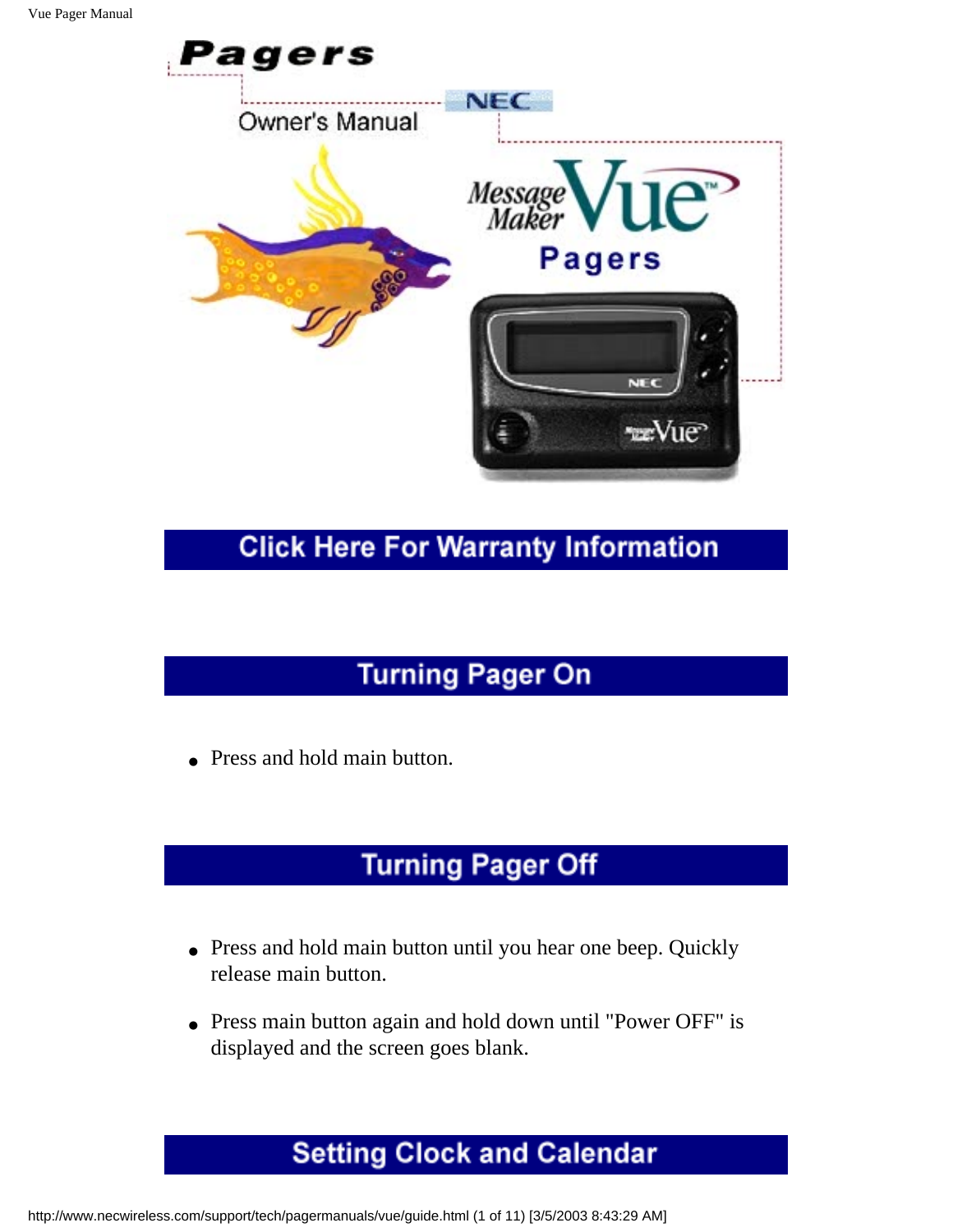- Press and release main button. "Set Alerts" will be displayed.
- Press  $\bullet$  until "Set Clock" is displayed and press  $\bullet$  to confirm.
- The hour will be underlined. Press  $\bullet$  repeatedly to select the desired hour and press  $\bullet$  to confirm.
- The minute will be underlined. Press  $\bullet$  repeatedly to select the desired minute and press  $\bullet$  to confirm.
- The "12H" (12 hour setting) or "24H" (24 hour setting) will be underlined. Press  $\bullet$  repeatedly to select the desired hour clock setting and press  $\bullet$  to confirm.
- Follow the same procedure to select the year, month and day.
- The  $\mathbf{Q}$ : (clock display on) or  $\mathbf{P}$  (clock display off) will be underlined. Press  $\bullet$  repeatedly to select and press  $\bullet$  to confirm.
- Press main button.

### **Changing Calendar Display**

● Press and release main button. "Set Alerts" will be displayed.

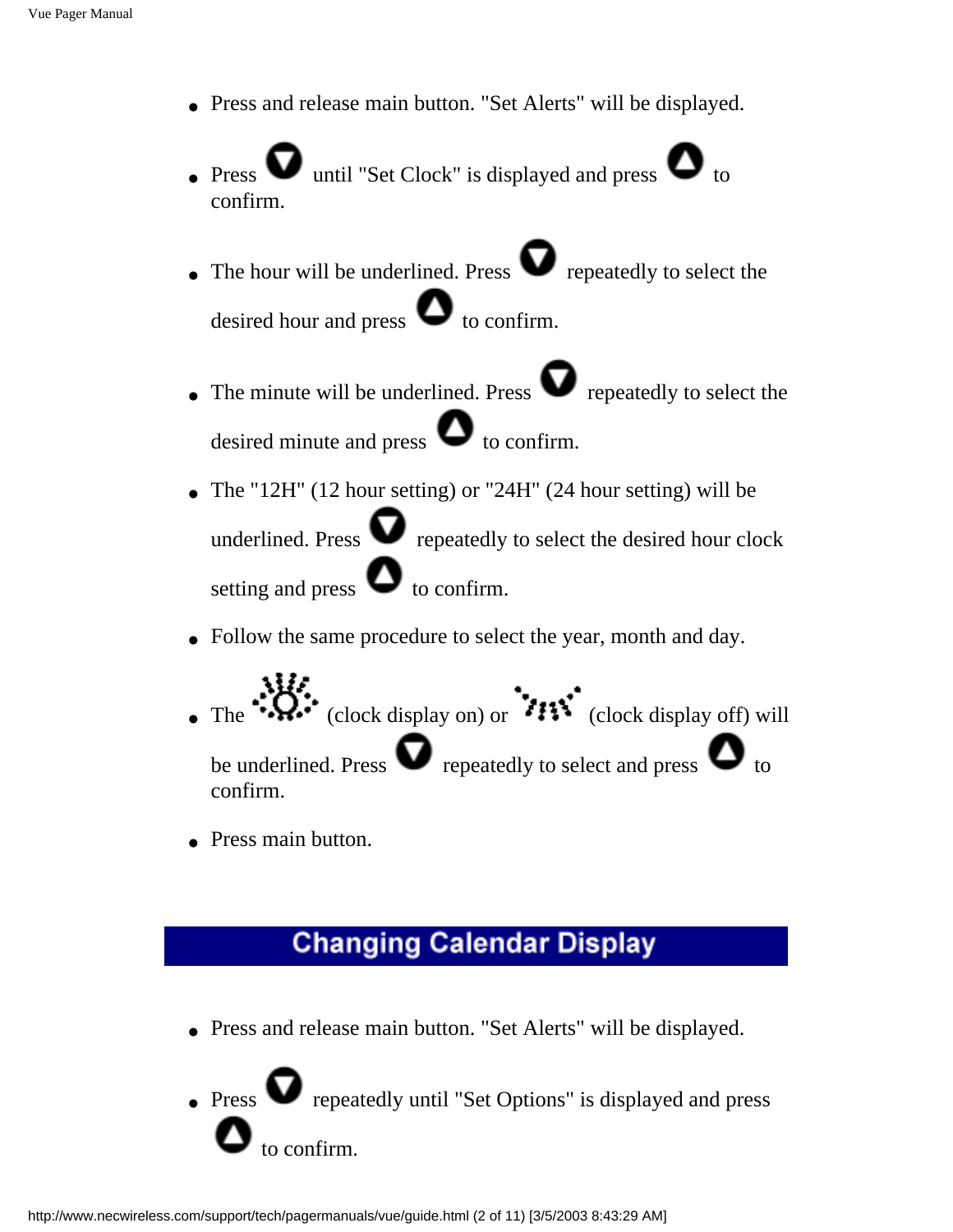- AR Time Set will be displayed. Press  $\bullet$  until calendar order appears. Press  $\bullet$  then  $\bullet$  to select options.
- Press main button.

#### **Selecting "Sound On" Alerts** KI 4.

- Press and release main button. "Set Alerts" will be displayed.
- Press  $\bullet$  and then press  $\bullet$  repeatedly to select "Sound ON". Press  $\bullet$  to confirm.
- $\bullet$  Press  $\bullet$  repeatedly to select "Beep" or "Musical" and press  $\bullet$  to confirm.
- When "Beep" is selected, press  $\bullet$  repeatedly to select either

"Single" or "Dual" and press  $\bullet$  to confirm.

• When "Musical" is selected, press  $\bullet$  repeatedly to select any of the 16 melody alerts ("Melody 1" through "Melody 16") and press

to confirm.

# **Setting "Sound Off" Alerts**

● Press and release main button. "Set Alerts" will be displayed.

 $\bullet$  Press  $\bullet$  and then press  $\bullet$  repeatedly to select "Sound OFF".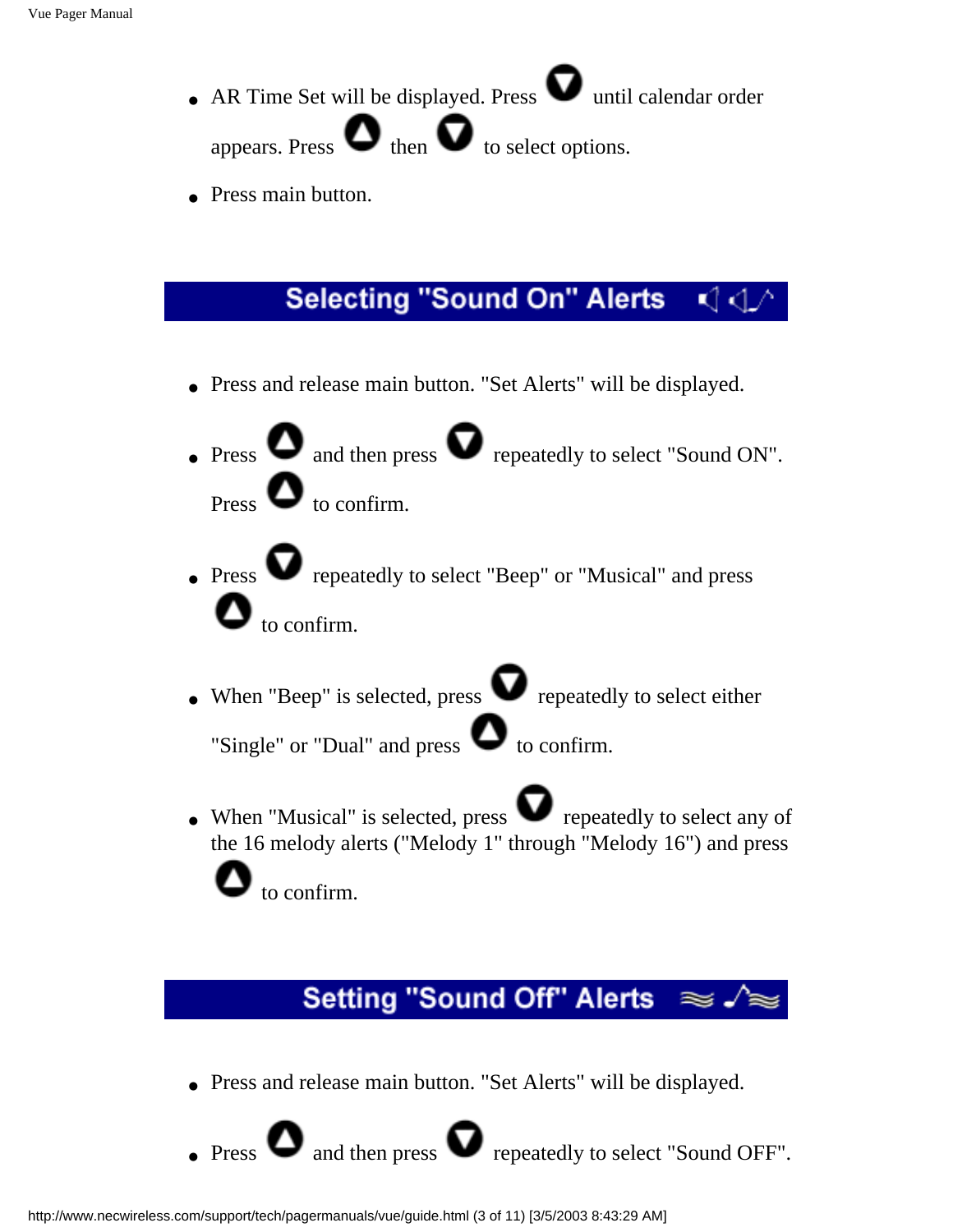

### **Setting Alert Mode**

- Press and hold main button until either "Sound "ON" or "Sound" OFF" is displayed.
- Release main button.

# **Setting Reminder Alert**

- Press and release main button. "Set Alerts" will be displayed.
- Press  $\bullet$  repeatedly until "Set Options" is displayed and press to confirm.
- $\bullet$  Press  $\bullet$  repeatedly until "Reminder Set" is displayed and press  $\bullet$  to confirm.
- $\bullet$  Press  $\bullet$  repeatedly to select either "ON" or "OFF" and press to confirm.
- Press main button.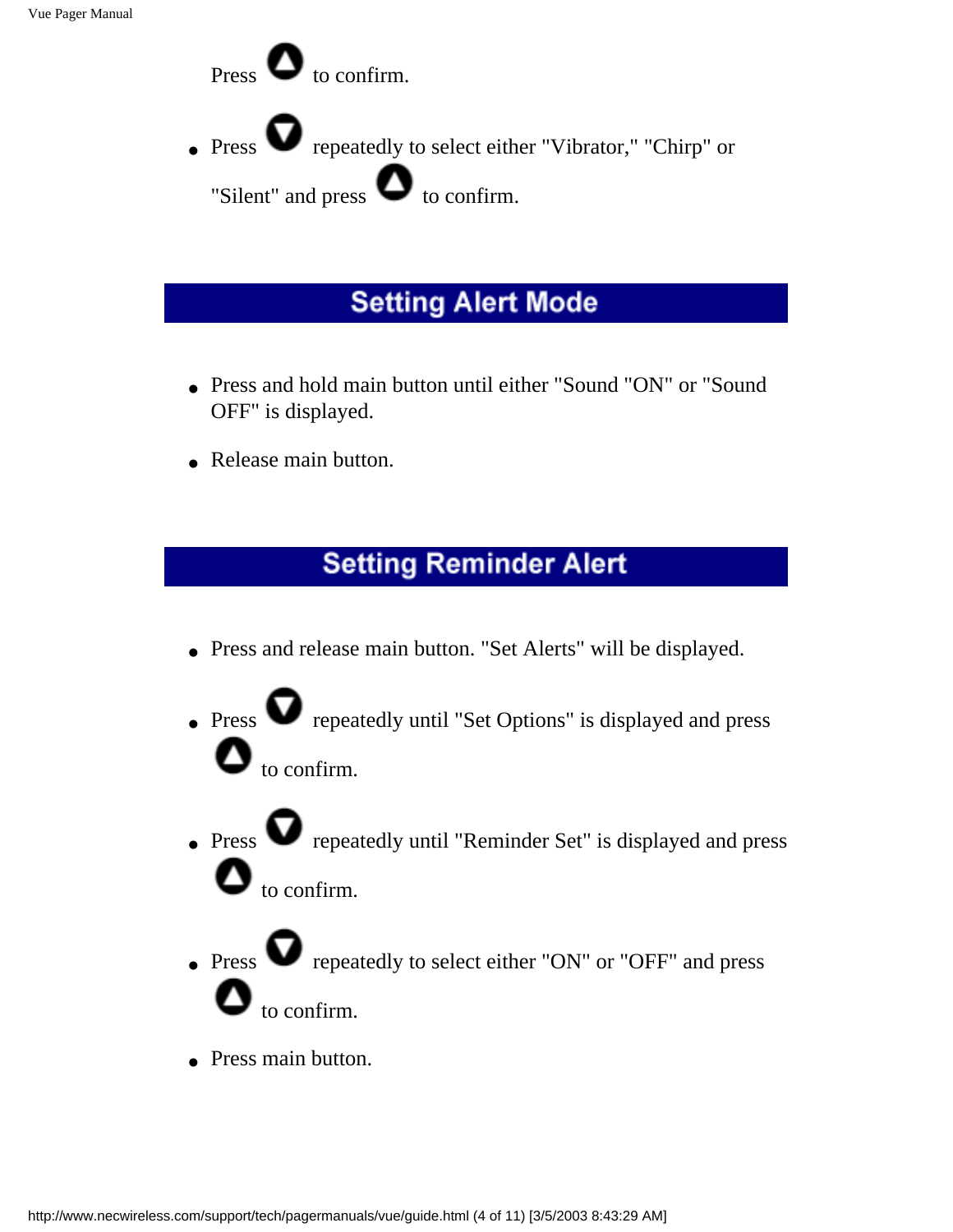### **Viewing Messages**

• Press either  $\bullet$  or  $\bullet$  to view your messages. NOTE: If you have unread messages, "Call Received" will be displayed. The

 only allows you to view the first page of a message. The allows you to review the entire message.

#### **Protecting Messages**

- Press either  $\bullet$  or  $\bullet$  to view your message.
- Press and release main button. "Protect" and the flashing  $\bullet$  icon will be displayed.
- $\bullet$  Press  $\bullet$  twice to protect your message.
- Press main button.

### **Unprotecting Messages**

- Press either  $\bullet$  or  $\bullet$  to view your protected message.
- Press and release main button. "Protect" and the flashing  $\bullet$  icon will be displayed. Press  $\bullet$  twice to unprotect your message.
- Press main button.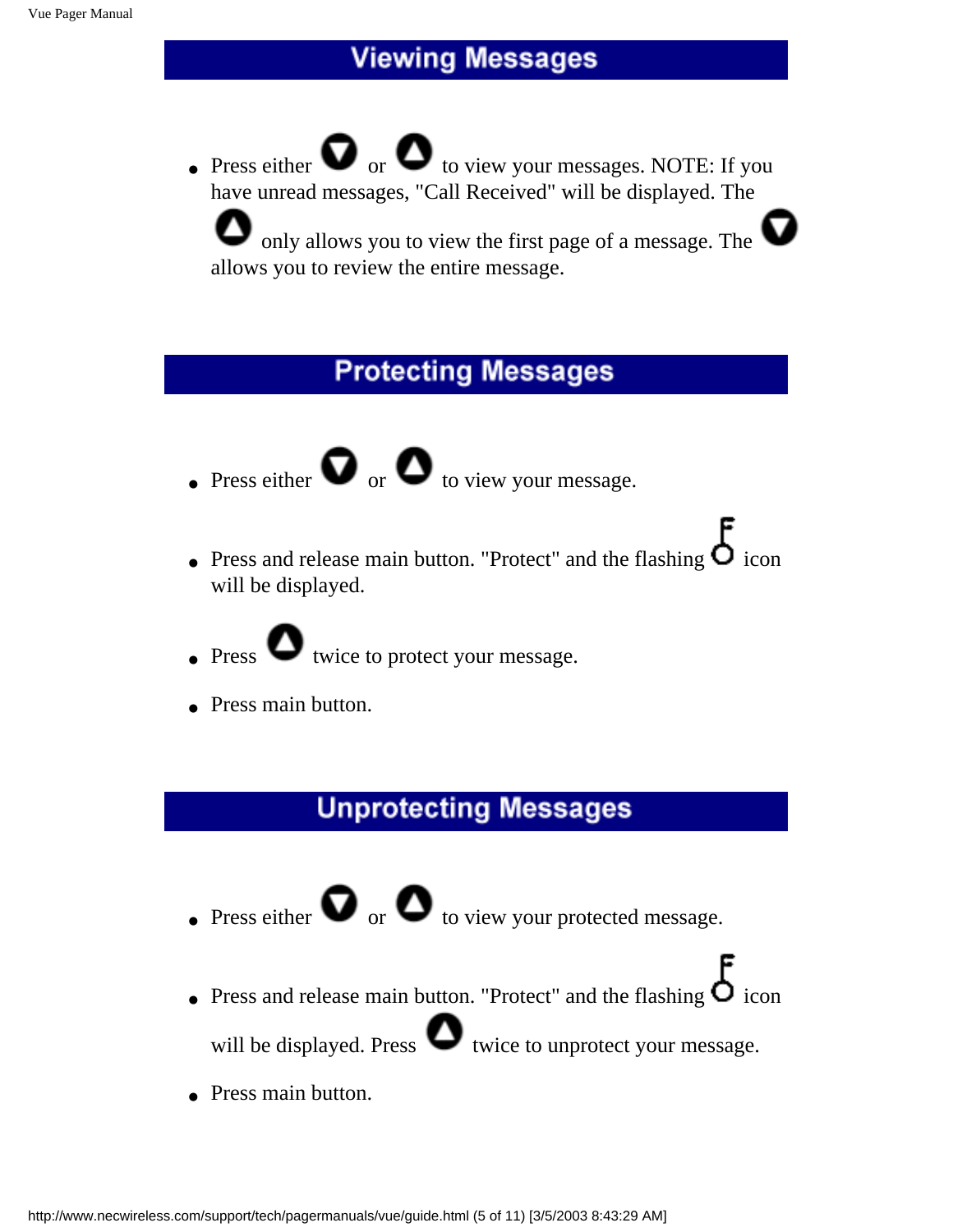### **Deleting Messages**

- $\bullet$  Press either  $\bullet$  or  $\bullet$  to view a message.
- Press main button. "Protect" is displayed.
- Press  $\bullet$  repeatedly until "Delete All" and the flashing  $\Box$ icon is displayed.
- $\bullet$  Press  $\bullet$  three times.
- Press main button.

### **Deleting Memory Messages**

- Press either  $\bullet$  or  $\bullet$  to view a message.
- Press main button. "Protect" is displayed.
- Press  $\bullet$  three times until "Delete All" and the flashing  $B\leftarrow$ icon is displayed.



• Press main button.

# **Selecting Alert Auto Reset Time**

● Press and release main button. "Set Alerts" will be displayed.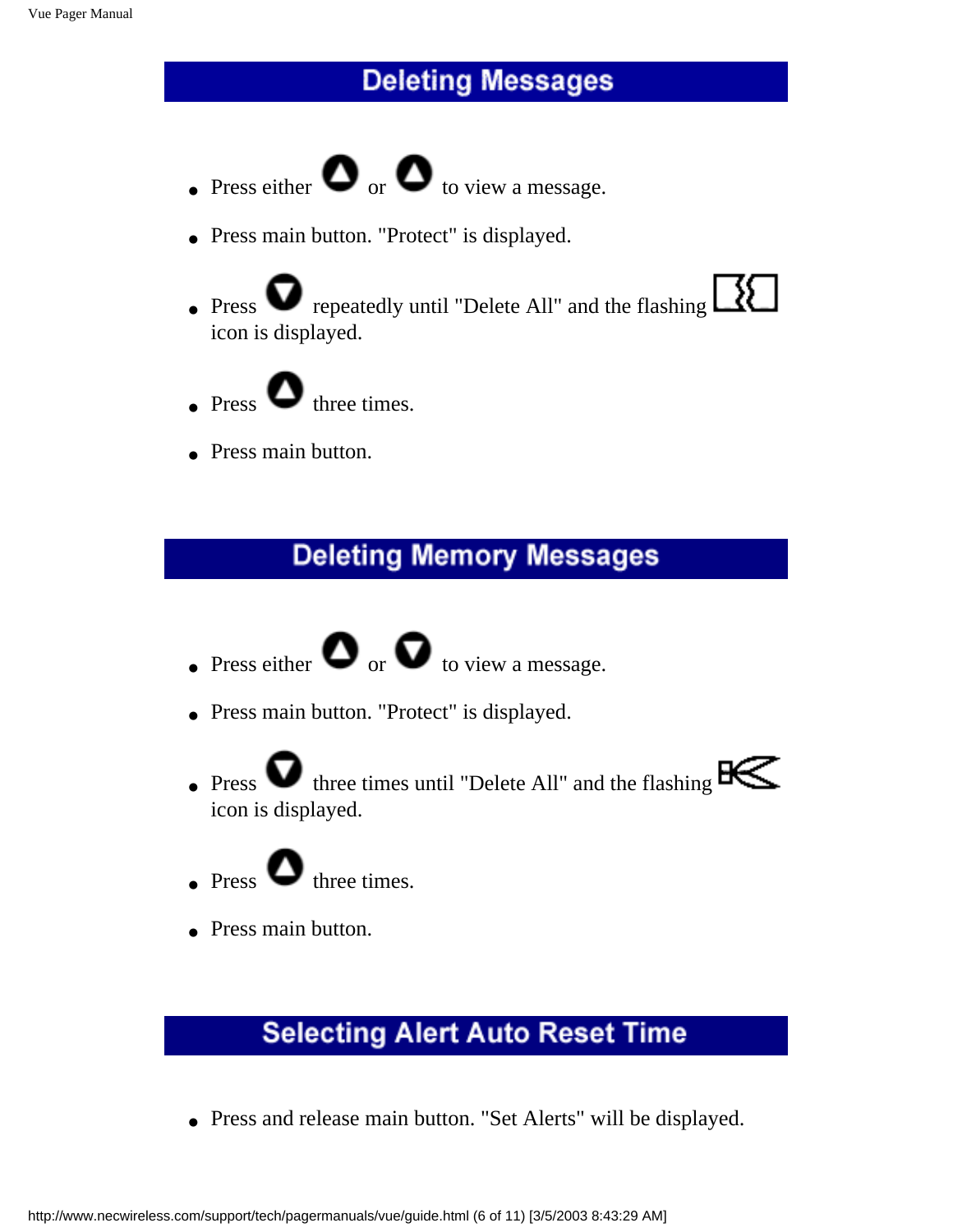- Press **v** repeatedly until "Set Options" is displayed and press twice to select "AR Time Set."
- repeatedly to select the "20" sec, "32" sec or "44" sec and press  $\bullet$  to confirm.
- Press main button.

#### **Setting Alarm**

- Press and release main button. "Set Alerts" will be displayed.
- Press  $\bullet$  . "Set Alarm" will be displayed. Press  $\bullet$  to confirm.
- Press **Press Prepeatedly to select either "Alarm ON" or "Alarm OFF"** and press  $\bullet$  to confirm.
- When "Alarm ON" is selected, the hour will be underlined. Press repeatedly to select the desired minutes and press  $\bullet$  to confirm.
- The minutes will be underlined. Press  $\bullet$  repeatedly to select the

desired minutes and press  $\bullet$  to confirm.

 $\bullet$  The Alarm Icon will be underlined. Press  $\bullet$  repeatedly to select your choice of any of the 5 alarm icons that indicate the alarm icon

is turned on and press  $\bullet$  to confirm.

• Press main button.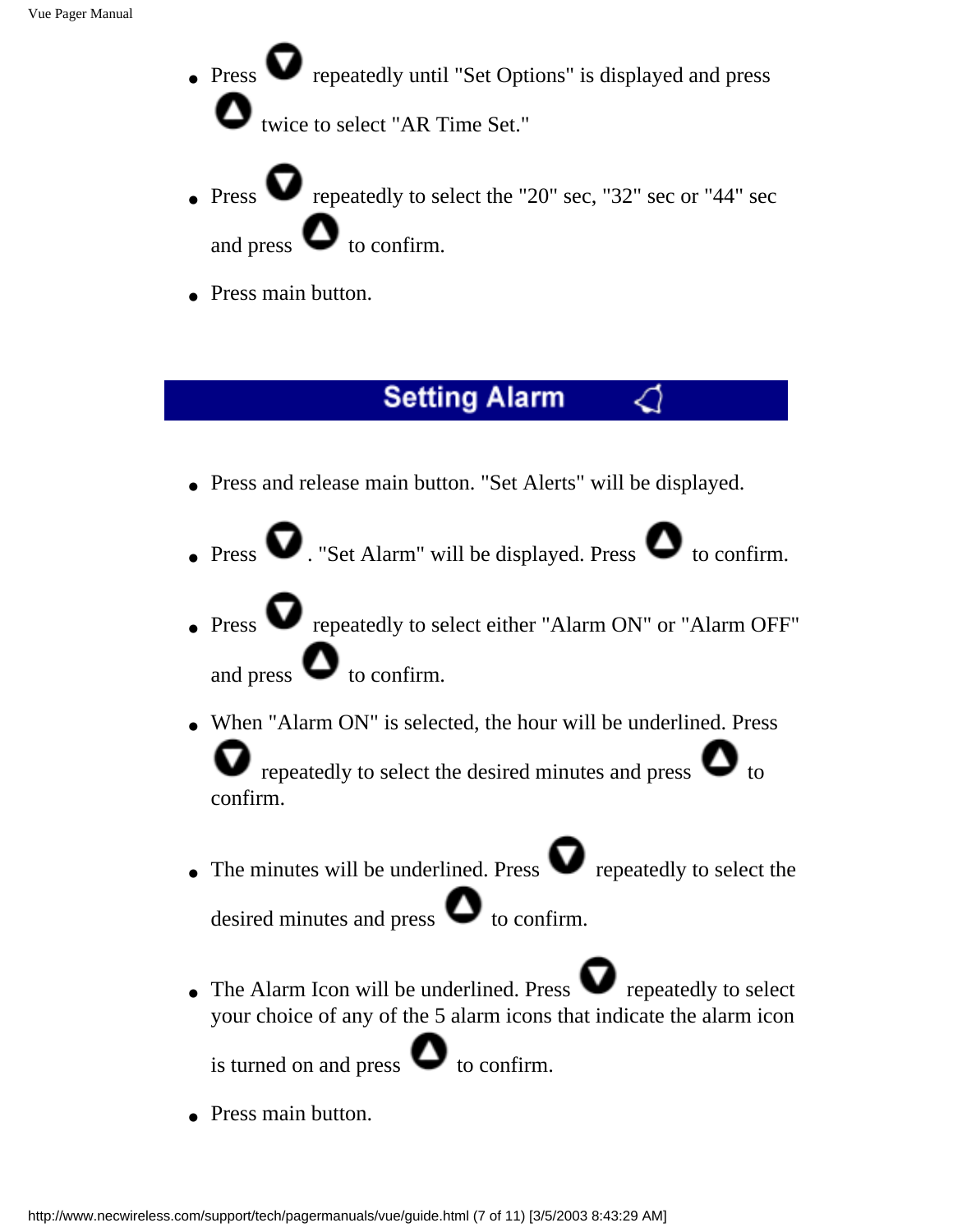# **Setting Timer**

● Press and release main button. "Set Alerts" will be displayed.

 $\bullet$  Press  $\bullet$  repeatedly until "Set Timer" is displayed and press to confirm.

- The minutes will be underlined. Press  $\bullet$  repeatedly to select the minutes to be timed and press  $\bullet$  to confirm.
- $\bullet$  Press  $\bullet$  to turn on or off.
- Press main button.

### **Selecting Message Scroll Speed**

- Press and release main button. "Set Alerts" will be displayed.
- $\bullet$  Press  $\bullet$  repeatedly until "Set Options" is displayed and press  $\bullet$  to confirm.
- $\bullet$  Press  $\bullet$  repeatedly until "Scroll Set" is displayed and press  $\bullet$  to confirm.
- Press **v** repeatedly to select either "Line" or "Page" and press to confirm.
- Press main button.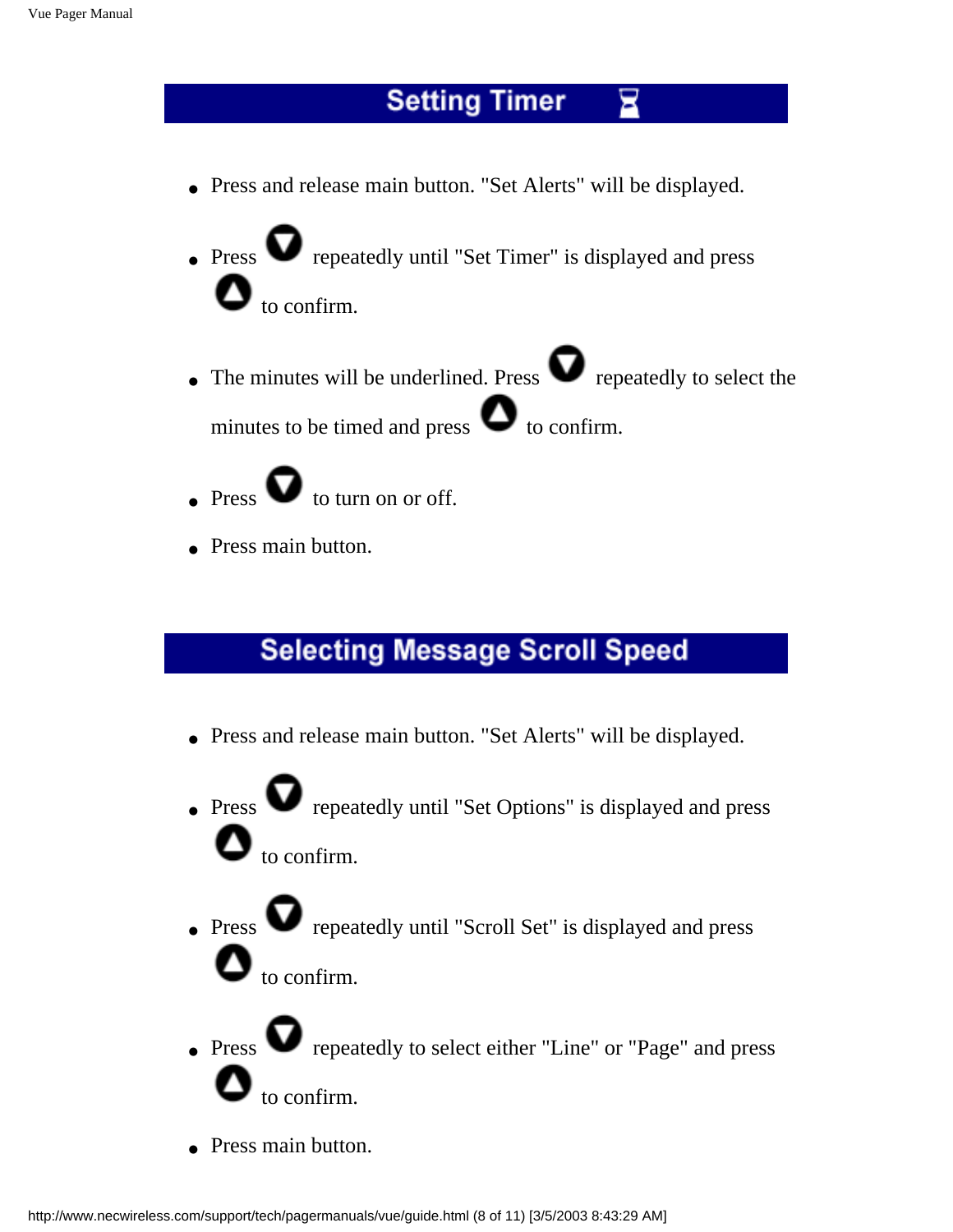#### **Reading a Mail Drop Message**

• Read mail drop messages just like regular pages. See "Viewing" Messages" section for instructions on reading messages.

#### **Preset Messages**

• The preset message function can be used provided the dealer or operating company has programmed this function into the pager and given the end-user the appropriate shift codes to use with their system.

### **Entering a New Preset Message**

- Press the main button. "Set alerts" will be displayed.
- $\bullet$  Press  $\bullet$  five times. "Set preset" appears and the pen icon will flash. Press  $\bullet$  to confirm.

• The pager screen will now show preset location one. Any message already in that location will appear in brackets. "Which Preset" will

appear. Press  $\bullet$  to select a vacant location.



 $\bullet$  Press  $\bullet$  to confirm this location.

 $\bullet$  The first character position will be underscored. Press  $\bullet$  once. "Select" will be displayed.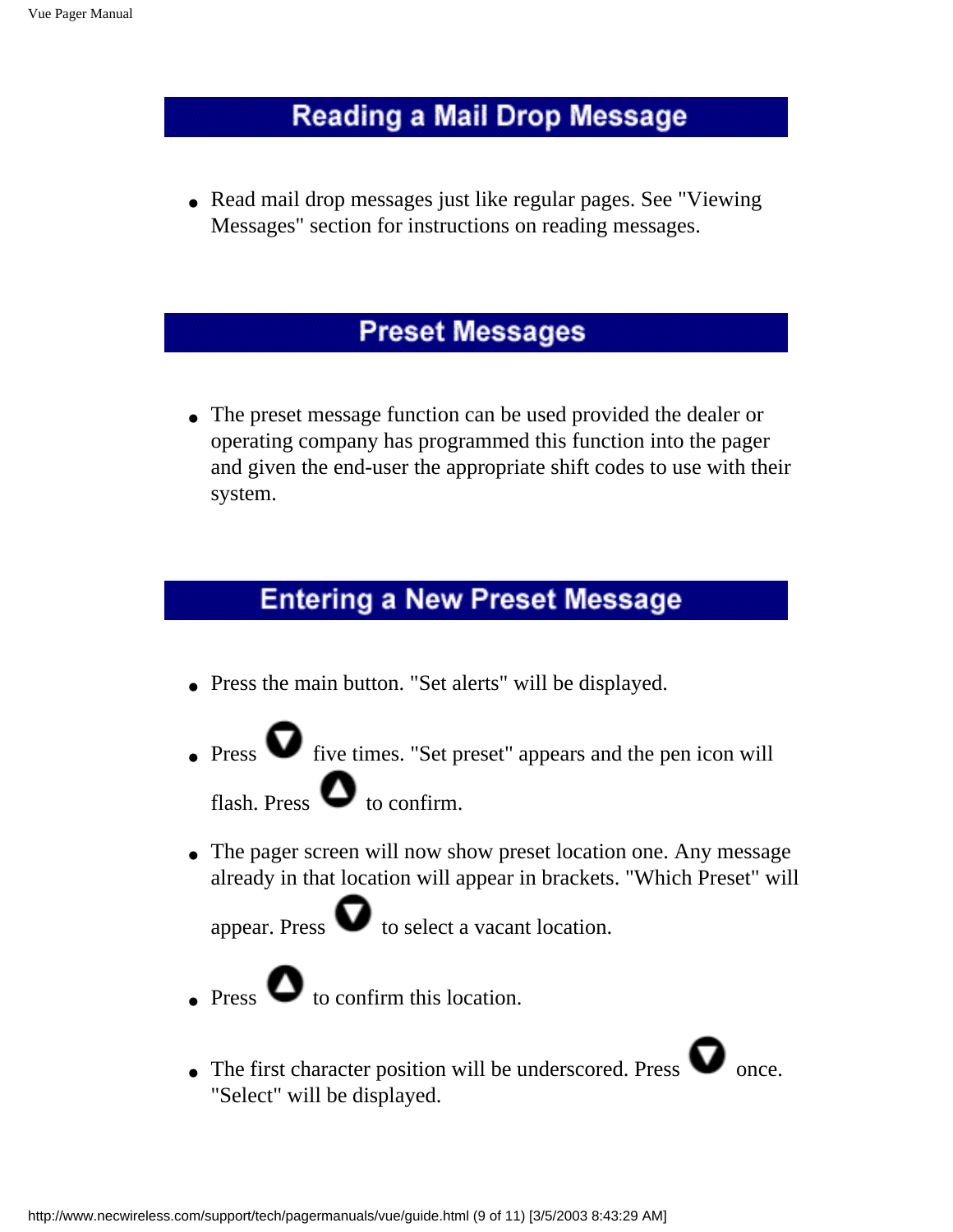$\bullet$  Press  $\bullet$  to scroll through the character set until the desired

character appears. Hold down  $\bullet$  to scroll rapidly. When the required character appears, press  $\bullet$  to confirm.

- Repeat until entire message is in place (limit: 16 characters including spaces).
- Press the main button. The new message will momentarily appear with "Entered" displayed below it.

#### **Editing a Preset Message**

- Press the main button. "Set alerts" will be displayed.
- Press  $\bullet$  six times. "Edit" appears and the pen icon will flash.

Press  $\bullet$  to confirm. The first character of the existing message is underscored and "Position" will appear.

 $\bullet$  Use  $\bullet$  to move the cursor from left to right. When you've

reached the correct character position, press .

# **Indicators**



**Beep Icon** Appears when the "Sound ON" feature has been activated.



**Note Icon** Appears when the melody alert option has been activated.